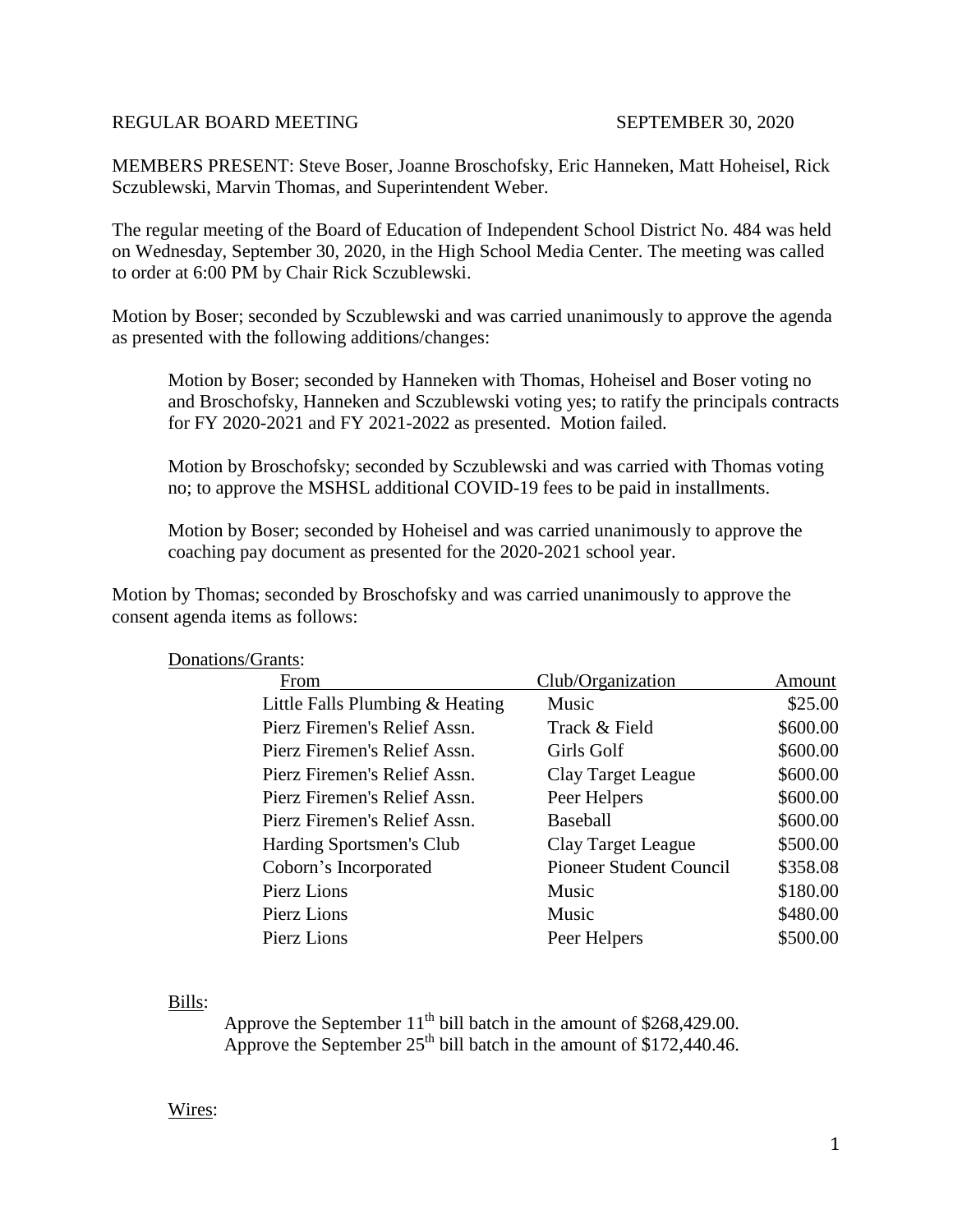| 8/26/2020 MSDMAF WIRE TRANSFER   \$500,000.00 |  |
|-----------------------------------------------|--|
| 9/8/2020 MSDMAF WIRE TRANSFER   \$700,000.00  |  |

Personnel:

Approve the reassignment of Jen Scribner to Elementary kitchen staff for the 2020-2021 school year.

Approve the reassignment of Jessy Medek as the District Learning Coordinator for the 202-2021 school year.

Approve the reassignment of Lisa Meyer from Media Center Aide to Elementary Secretary effective August 25, 2020.

Approve the increase in hours for Emmy Lou Keehr from 7 hrs./day to 8 hrs./day.

In unfinished business, motion by Hanneken; seconded by Boser and was carried unanimously to approve the Title IX Sex Nondiscrimination policy to replace our current Policy 522 Student Sex Discrimination as previously presented.

Motion by Sczublewski; seconded by Thomas and was carried unanimously to approve the minutes of the regular board meeting dated August 26, 2020.

Motion by Boser; seconded by Hanneken and was carried unanimously to certify the 2020 Payable 2021 Property Tax Levy amount as presented:

| General Fund:             | \$1,181,930.04  |
|---------------------------|-----------------|
| <b>Community Service:</b> | 59,185.07<br>S. |
| Debt Service:             | \$1,069,891.78  |
| Total Levy:               | \$2,311,006.89  |

Motion by Thomas; seconded by Broschofsky and was carried unanimously to approve the posting for an Elementary Paraprofessional for the 2020-2021 school year.

Motion by Sczublewski; seconded by Boser and was carried unanimously to approve the employment of Racheal Popp, Elementary Paraprofessional effective September 2, 2020.

Motion by Hanneken; seconded by Hoheisel and was carried unanimously to approve the employment of Jennie Heinen, High School Paraprofessional effective September 14, 2020.

Motion by Sczublewski; seconded by Boser and was carried unanimously to approve the employment of Emilee Remme, Bus Aide, effective September 8, 2020.

Motion by Boser; seconded by Thomas and was carried unanimously to approve the employment of Samantha Motz, long-term Elementary sub beginning approximately October 5<sup>th</sup> through December 4, 2020.

Motion by Sczublewski; seconded by Broschofsky and was carried unanimously to approve the employment of Elizabeth Carson, High School Paraprofessional effective September 28, 2020.